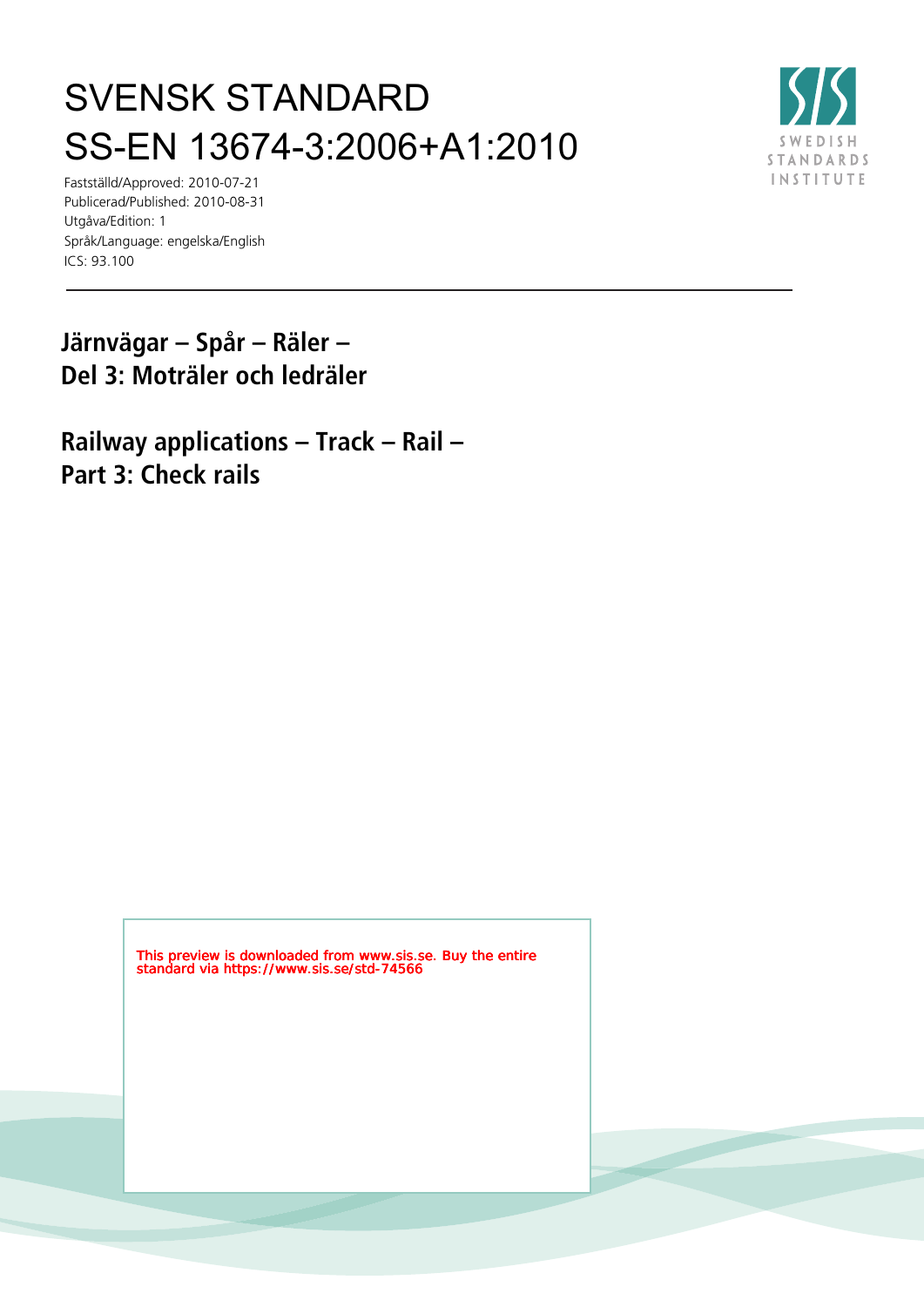## Standarder får världen att fungera

*SIS (Swedish Standards Institute) är en fristående ideell förening med medlemmar från både privat och offentlig sektor. Vi är en del av det europeiska och globala nätverk som utarbetar internationella standarder. Standarder är dokumenterad kunskap utvecklad av framstående aktörer inom industri, näringsliv och samhälle och befrämjar handel över gränser, bidrar till att processer och produkter blir säkrare samt effektiviserar din verksamhet.* 

#### **Delta och påverka**

Som medlem i SIS har du möjlighet att påverka framtida standarder inom ditt område på nationell, europeisk och global nivå. Du får samtidigt tillgång till tidig information om utvecklingen inom din bransch.

#### **Ta del av det färdiga arbetet**

Vi erbjuder våra kunder allt som rör standarder och deras tillämpning. Hos oss kan du köpa alla publikationer du behöver – allt från enskilda standarder, tekniska rapporter och standardpaket till handböcker och onlinetjänster. Genom vår webbtjänst e-nav får du tillgång till ett lättnavigerat bibliotek där alla standarder som är aktuella för ditt företag finns tillgängliga. Standarder och handböcker är källor till kunskap. Vi säljer dem.

#### **Utveckla din kompetens och lyckas bättre i ditt arbete**

Hos SIS kan du gå öppna eller företagsinterna utbildningar kring innehåll och tillämpning av standarder. Genom vår närhet till den internationella utvecklingen och ISO får du rätt kunskap i rätt tid, direkt från källan. Med vår kunskap om standarders möjligheter hjälper vi våra kunder att skapa verklig nytta och lönsamhet i sina verksamheter.

**Vill du veta mer om SIS eller hur standarder kan effektivisera din verksamhet är du välkommen in på www.sis.se eller ta kontakt med oss på tel 08-555 523 00.**

## Standards make the world go round

*SIS (Swedish Standards Institute) is an independent non-profit organisation with members from both the private and public sectors. We are part of the European and global network that draws up international standards. Standards consist of documented knowledge developed by prominent actors within the industry, business world and society. They promote cross-border trade, they help to make processes and products safer and they streamline your organisation.*

#### **Take part and have influence**

As a member of SIS you will have the possibility to participate in standardization activities on national, European and global level. The membership in SIS will give you the opportunity to influence future standards and gain access to early stage information about developments within your field.

#### **Get to know the finished work**

We offer our customers everything in connection with standards and their application. You can purchase all the publications you need from us - everything from individual standards, technical reports and standard packages through to manuals and online services. Our web service e-nav gives you access to an easy-to-navigate library where all standards that are relevant to your company are available. Standards and manuals are sources of knowledge. We sell them.

#### **Increase understanding and improve perception**

With SIS you can undergo either shared or in-house training in the content and application of standards. Thanks to our proximity to international development and ISO you receive the right knowledge at the right time, direct from the source. With our knowledge about the potential of standards, we assist our customers in creating tangible benefit and profitability in their organisations.

**If you want to know more about SIS, or how standards can streamline your organisation, please visit www.sis.se or contact us on phone +46 (0)8-555 523 00**



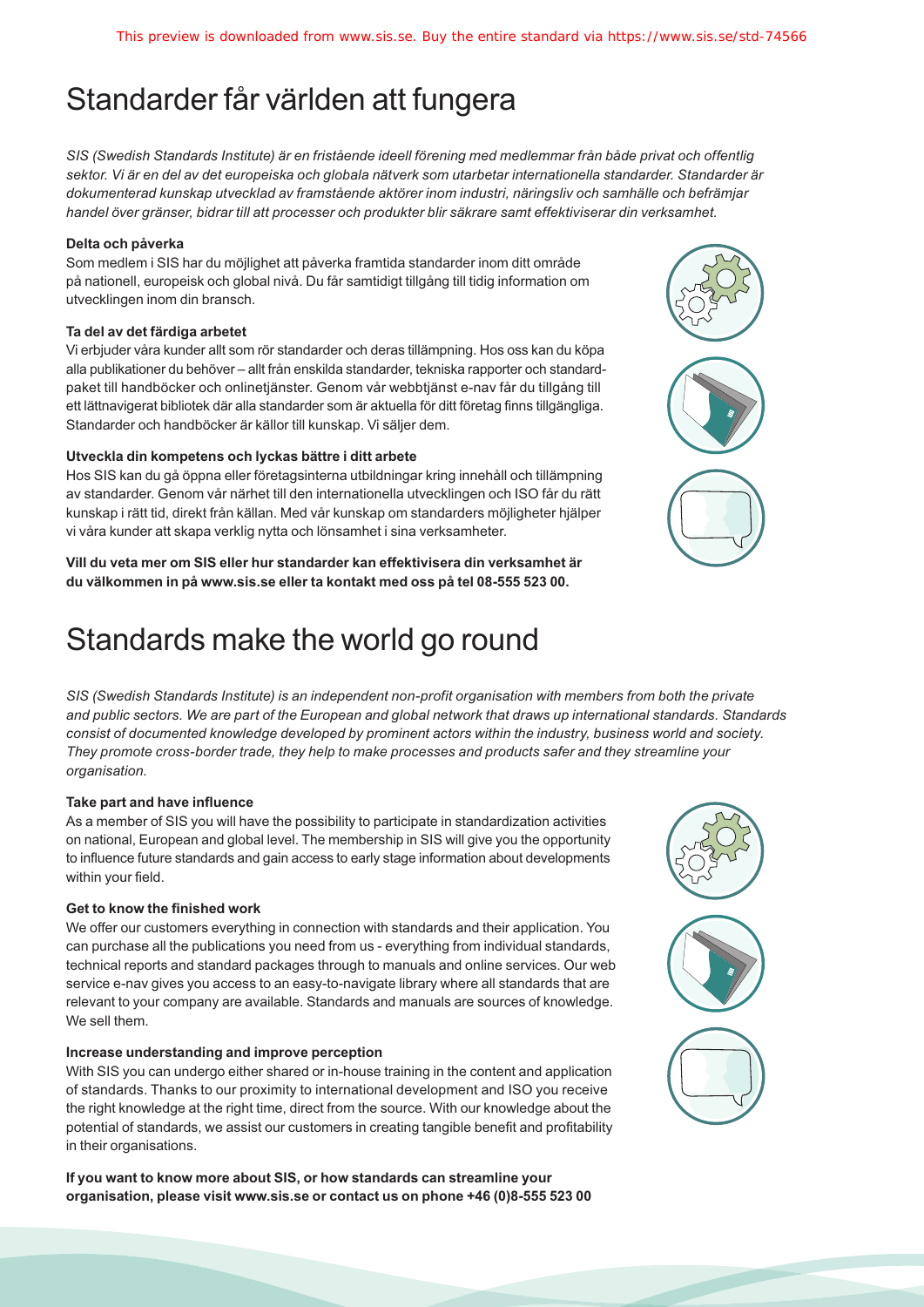Europastandarden EN 13674-3:2006+A1:2010 gäller som svensk standard. Detta dokument innehåller den officiella engelska versionen av EN 13674-3:2006+A1:2010.

Denna standard ersätter SS-EN 13674-3:2006, utgåva 1.

The European Standard EN 13674-3:2006+A1:2010 has the status of a Swedish Standard. This document contains the official English version of EN 13674-3:2006+A1:2010.

This standard supersedes the Swedish Standard SS-EN 13674-3:2006, edition 1.

© Copyright/Upphovsrätten till denna produkt tillhör SIS, Swedish Standards Institute, Stockholm, Sverige. Användningen av denna produkt regleras av slutanvändarlicensen som återfinns i denna produkt, se standardens sista sidor.

© Copyright SIS, Swedish Standards Institute, Stockholm, Sweden. All rights reserved. The use of this product is governed by the end-user licence for this product. You will find the licence in the end of this document.

*Upplysningar om sakinnehållet i standarden lämnas av SIS, Swedish Standards Institute, telefon 08-555 520 00. Standarder kan beställas hos SIS FörlagAB som även lämnar allmänna upplysningar om svensk och utländsk standard.*

*Information about the content of the standard is available from the Swedish Standards Institute (SIS), telephone +46 8 555 520 00. Standards may be ordered from SIS Förlag AB, who can also provide general information about Swedish and foreign standards.*

Denna standard är framtagen av kommittén för Järnvägar, SIS/TK 254.

Har du synpunkter på innehållet i den här standarden, vill du delta i ett kommande revideringsarbete eller vara med och ta fram andra standarder inom området? Gå in på www.sis.se - där hittar du mer information.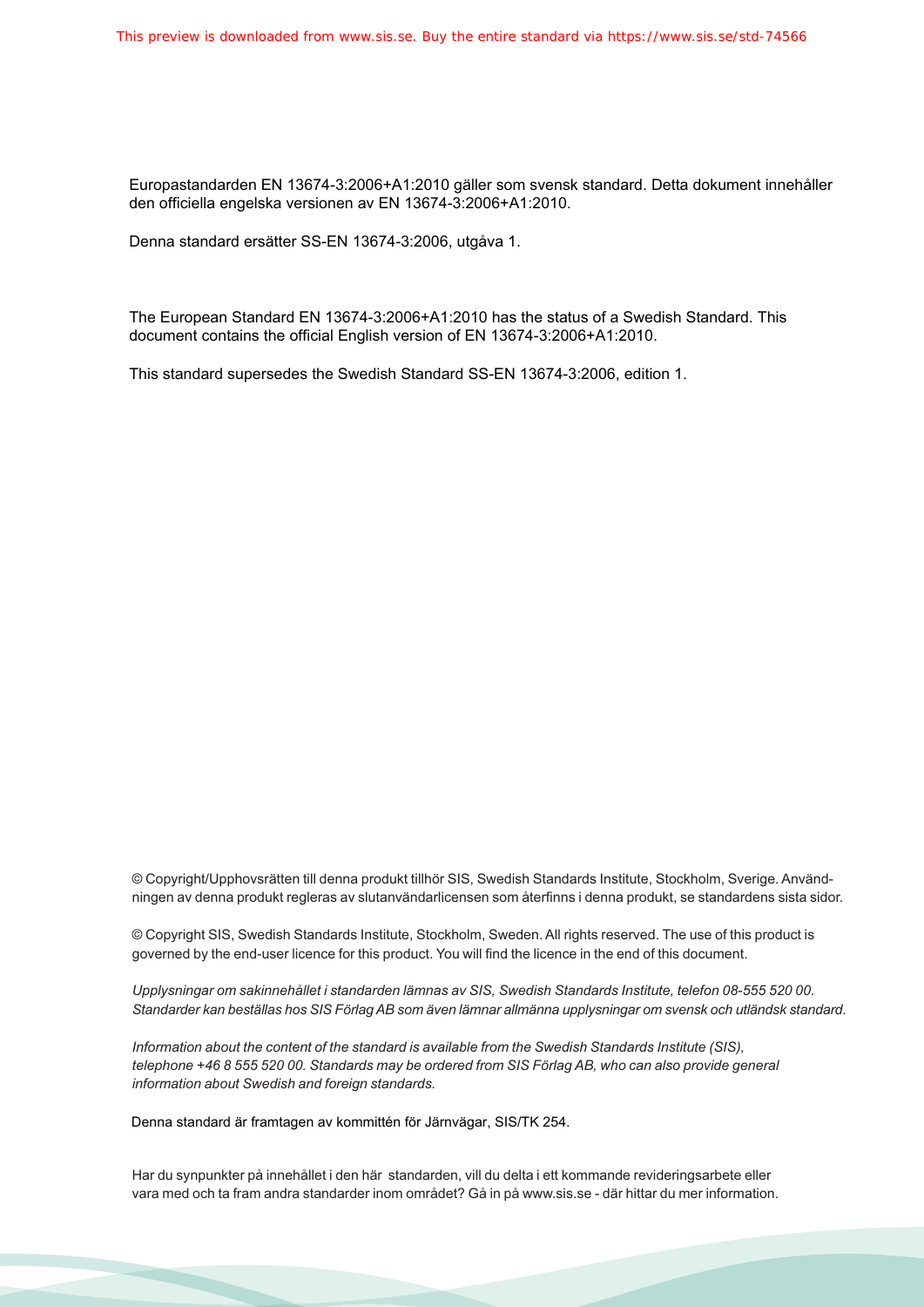This preview is downloaded from www.sis.se. Buy the entire standard via https://www.sis.se/std-74566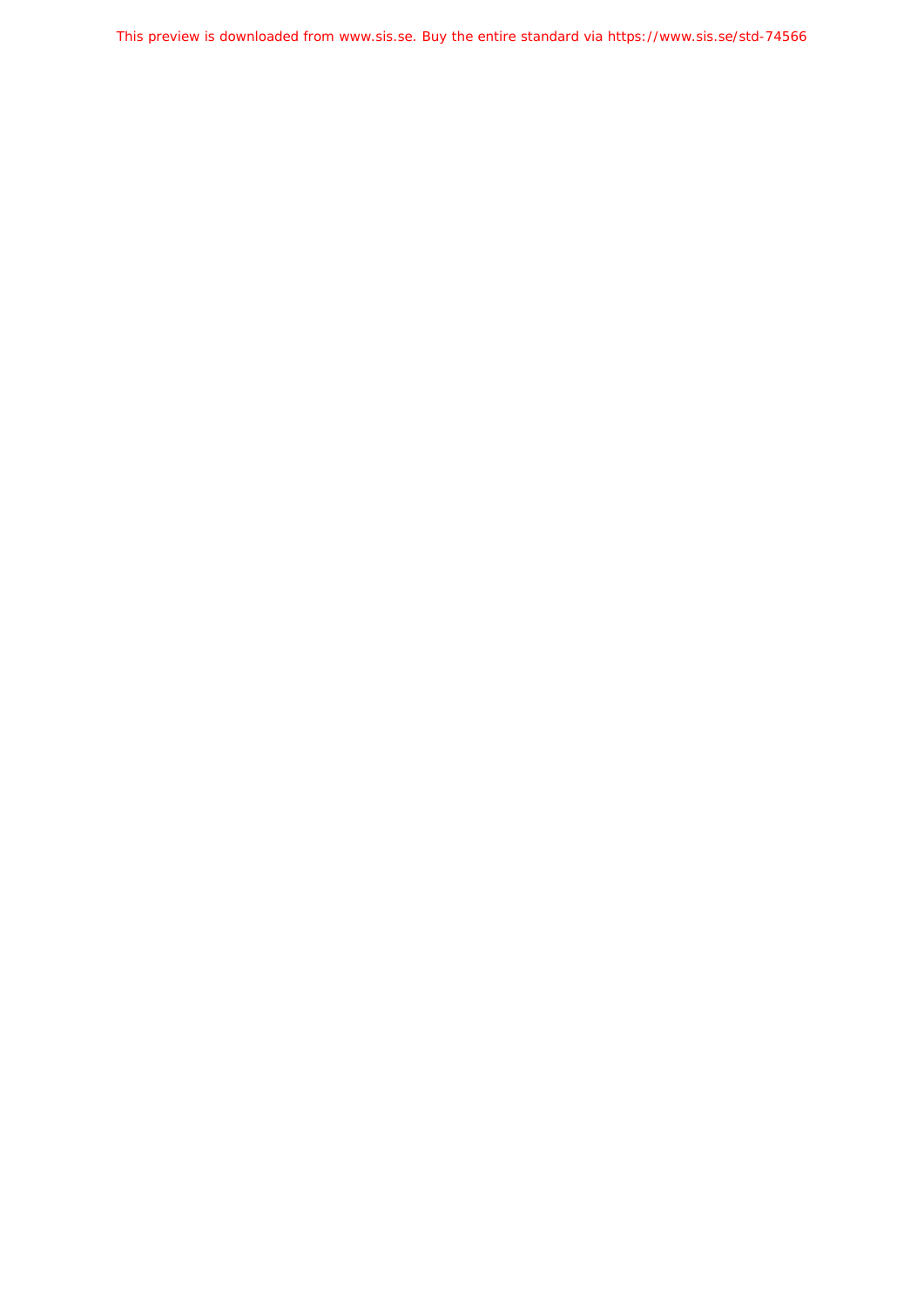## EUROPEANSTANDARD NORMEEUROPÉENNE EUROPÄISCHE NORM

### **EN 13674-3:2006+A1**

July 2010

ICS 93.100 Supersedes EN 13674-3:2006

English Version

### Railway applications - Track - Rail - Part 3: Check rails

Applications ferroviaires - Voie - Rails - Partie 3: Contrerails

Bahnanwendungen - Oberbau - Schienen - Teil 3: Radlenkerschienen

This European Standard was approved by CEN on 13 February 2006 and includes Amendment 1 approved by CEN on 15 May 2010.

CEN members are bound to comply with the CEN/CENELEC Internal Regulations which stipulate the conditions for giving this European Standard the status of a national standard without any alteration. Up-to-date lists and bibliographical references concerning such national standards may be obtained on application to the CEN Management Centre or to any CEN member.

This European Standard exists in three official versions (English, French, German). A version in any other language made by translation under the responsibility of a CEN member into its own language and notified to the CEN Management Centre has the same status as the official versions.

CEN members are the national standards bodies of Austria, Belgium, Bulgaria, Croatia, Cyprus, Czech Republic, Denmark, Estonia, Finland, France, Germany, Greece, Hungary, Iceland, Ireland, Italy, Latvia, Lithuania, Luxembourg, Malta, Netherlands, Norway, Poland, Portugal, Romania, Slovakia, Slovenia, Spain, Sweden, Switzerland and United Kingdom.



EUROPEAN COMMITTEE FOR STANDARDIZATION COMITÉ EUROPÉEN DE NORMALISATION EUROPÄISCHES KOMITEE FÜR NORMUNG

**Management Centre: Avenue Marnix 17, B-1000 Brussels**

© 2010 CEN All rights of exploitation in any form and by any means reserved worldwide for CEN national Members.

Ref. No. EN 13674-3:2006+A1:2010: E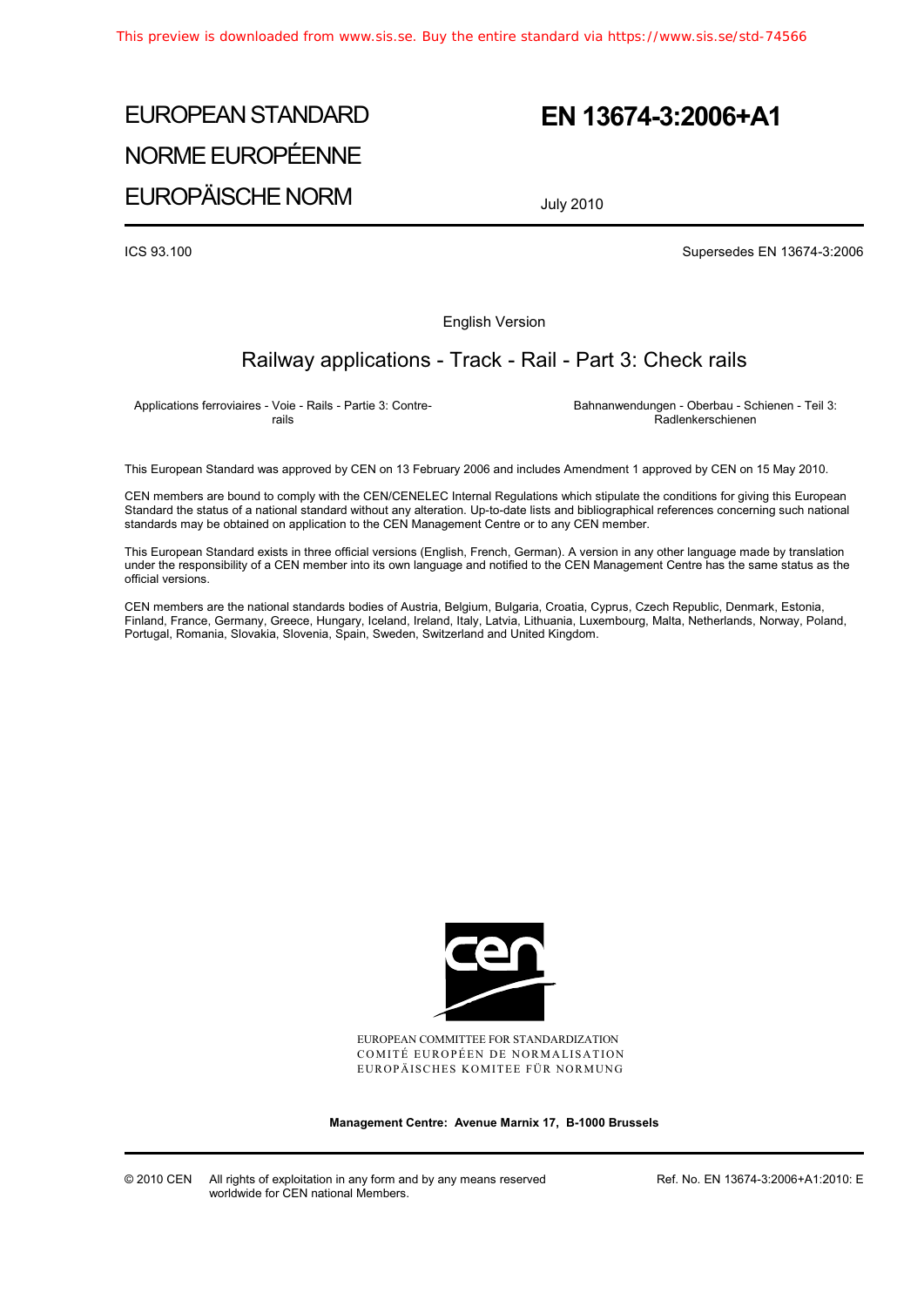SS-EN 13674-3:20064AY:2010 (E) www.sis.se. Buy the entire standard via https://www.sis.se/std-74566

### **Contents**

| $\overline{2}$                              |                                                                                                                                                                                                                                                                                   |  |
|---------------------------------------------|-----------------------------------------------------------------------------------------------------------------------------------------------------------------------------------------------------------------------------------------------------------------------------------|--|
| 3                                           |                                                                                                                                                                                                                                                                                   |  |
| 4                                           |                                                                                                                                                                                                                                                                                   |  |
| 5                                           |                                                                                                                                                                                                                                                                                   |  |
| 6                                           |                                                                                                                                                                                                                                                                                   |  |
| 7<br>7.1<br>7.2                             |                                                                                                                                                                                                                                                                                   |  |
| 8<br>8.1<br>8.2<br>8.3<br>8.4<br>8.5<br>8.6 |                                                                                                                                                                                                                                                                                   |  |
| 8.7                                         |                                                                                                                                                                                                                                                                                   |  |
|                                             |                                                                                                                                                                                                                                                                                   |  |
|                                             | Annex ZA (informative) $\mathbb{F}_2$ ) Relationship between this European Standard and the Essential<br>Requirements of EU Directive 2008/57/EC of the European Parliament and of the Council<br>of 17 June 2008 on the interoperability of the rail system within the Community |  |
|                                             |                                                                                                                                                                                                                                                                                   |  |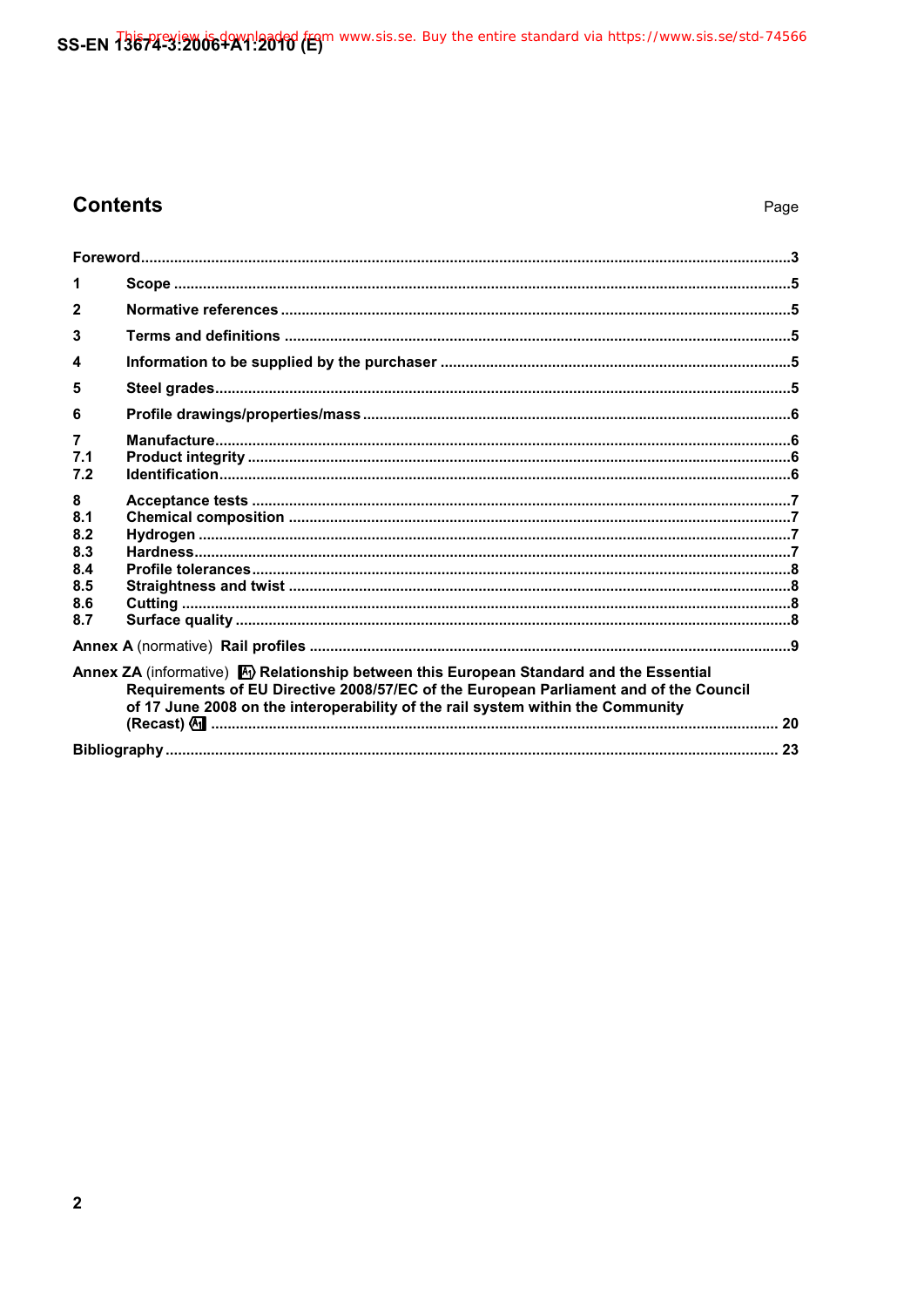**EN 13674-3:2006+A1:2010 (E)**

### **Foreword**

This European Standard (EN 13674-3:2006+A1:2010) has been prepared by Technical Committee CEN/TC 256 "Railway applications", the secretariat of which is held by DIN.

This European Standard shall be given the status of a national standard, either by publication of an identical text or by endorsement, at the latest by January 2011, and conflicting national standards shall be withdrawn at the latest by January 2011.

Attention is drawn to the possibility that some of the elements of this document may be the subject of patent rights. CEN [and/or CENELEC] shall not be held responsible for identifying any or all such patent rights.

This document includes Amendment 1 approved by CEN on 15 May 2010.

This document supersedes EN 13674-3:2006.

The start and finish of text introduced or altered by amendment is indicated in the text by tags  $\mathbb{F}_1$ )  $\mathbb{F}_2$ 

 $\mathbb{A}_0$  This document has been prepared under a mandate given to CEN/CENELEC/ETSI by the European Commission and the European Free Trade Association, and supports essential requirements of EU Directive 2008/57/EC.

For relationship with EU Directive 2008/57/EC, see informative Annex ZA, which is an integral part of this document.  $A_1$ 

This part of EN 13674 is the third of the series EN 13674 *Railway applications — Track — Rail* which consists of the following parts:

- *Part 1: Vignole railway rails 46 kg/m and above*;
- *Part 2: Switch and crossing rails used in conjunction with Vignole railway rails 46 kg/m and above*;
- *Part 3: Check rails*;
- *Part 4: Vignole railway rails from 27 kg/m to, but excluding 46 kg/m*.

 $\mathbb{A}_1$ ) Other published standards include the following:  $\mathbb{A}_1$ 

- !EN 14587-1" *Railway applications — Track — Flash butt welding of rails — Part 1: New R220, R260, R260Mn and R350HT grade rails in a fixed plant*;
- !EN 14587-2" *Railway applications — Track — Flash butt welding of rails — Part 2: New R220,* R260, R260Mn and R350HT grade rails by mobile welding machines at sites other than at a fixed plant;

 $\overline{A_1}$ *deleted text*  $\overline{A_1}$ 

- !EN 14730-1" *Railway applications — Track — Aluminothermic welding of rails — Part 1: Approval of welding processes*;
- !EN 14730-2" *Railway applications — Track — Aluminothermic welding of rails — Part 2: Qualification of aluminothermic welders, approval of contractors and acceptance of welds*;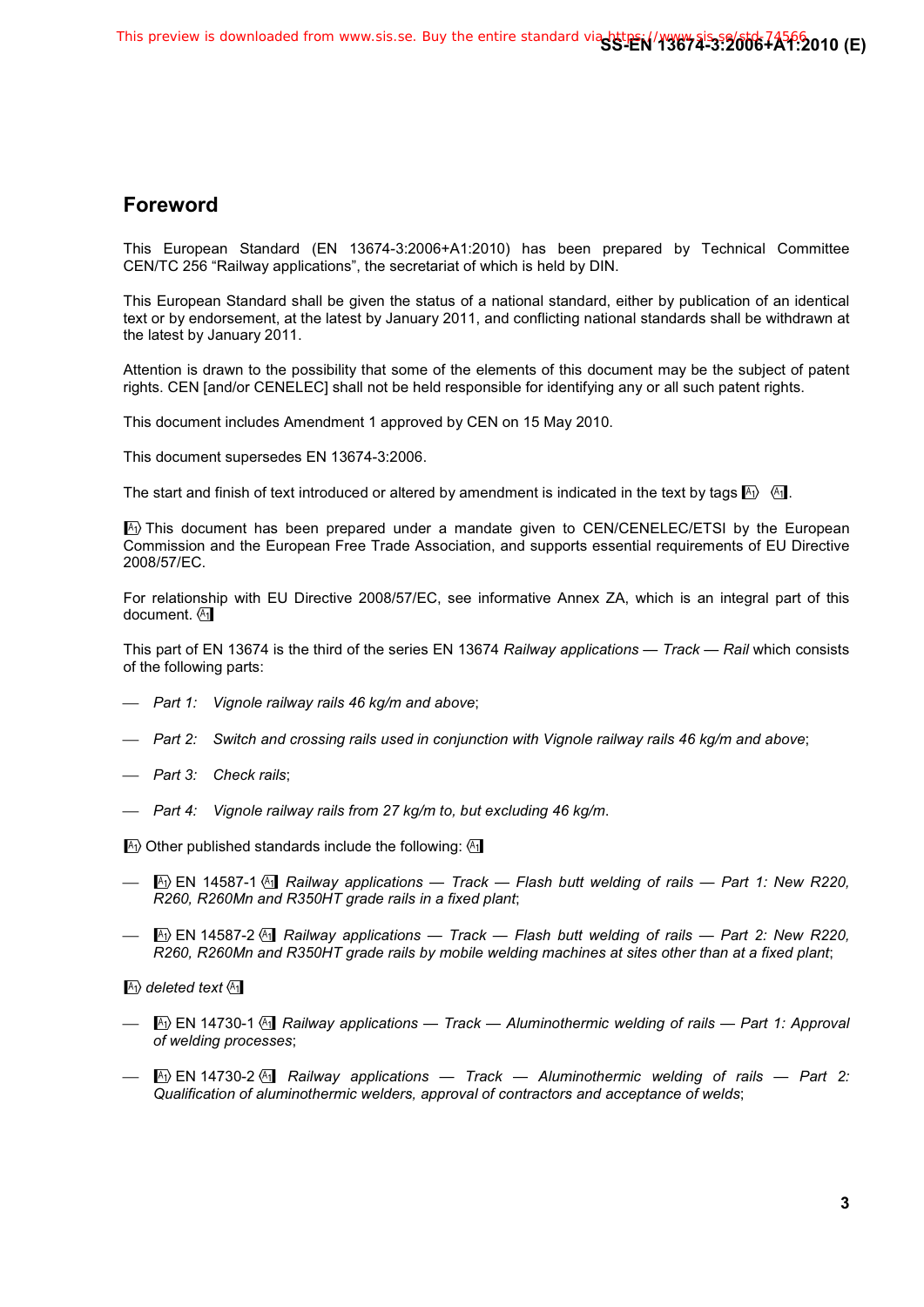- !EN 14811" *Railway applications — Track — Special purpose rail — Grooved and associated construction*;
- !EN 15594" *Railway applications — Track — Restoration of rails by electric arc welding*.

 $\mathbb{A}$  Another standard planned for publication is:

 prEN 14587-3 *Railway applications — Track — Flash butt welding of rails — Part 3: Welding in* **association with crossing construction.**  $4\frac{1}{2}$ 

According to the CEN/CENELEC Internal Regulations, the national standards organizations of the following countries are bound to implement this European Standard: Austria, Belgium, Bulgaria, Croatia, Cyprus, Czech Republic, Denmark, Estonia, Finland, France, Germany, Greece, Hungary, Iceland, Ireland, Italy, Latvia, Lithuania, Luxembourg, Malta, Netherlands, Norway, Poland, Portugal, Romania, Slovakia, Slovenia, Spain, Sweden, Switzerland and the United Kingdom.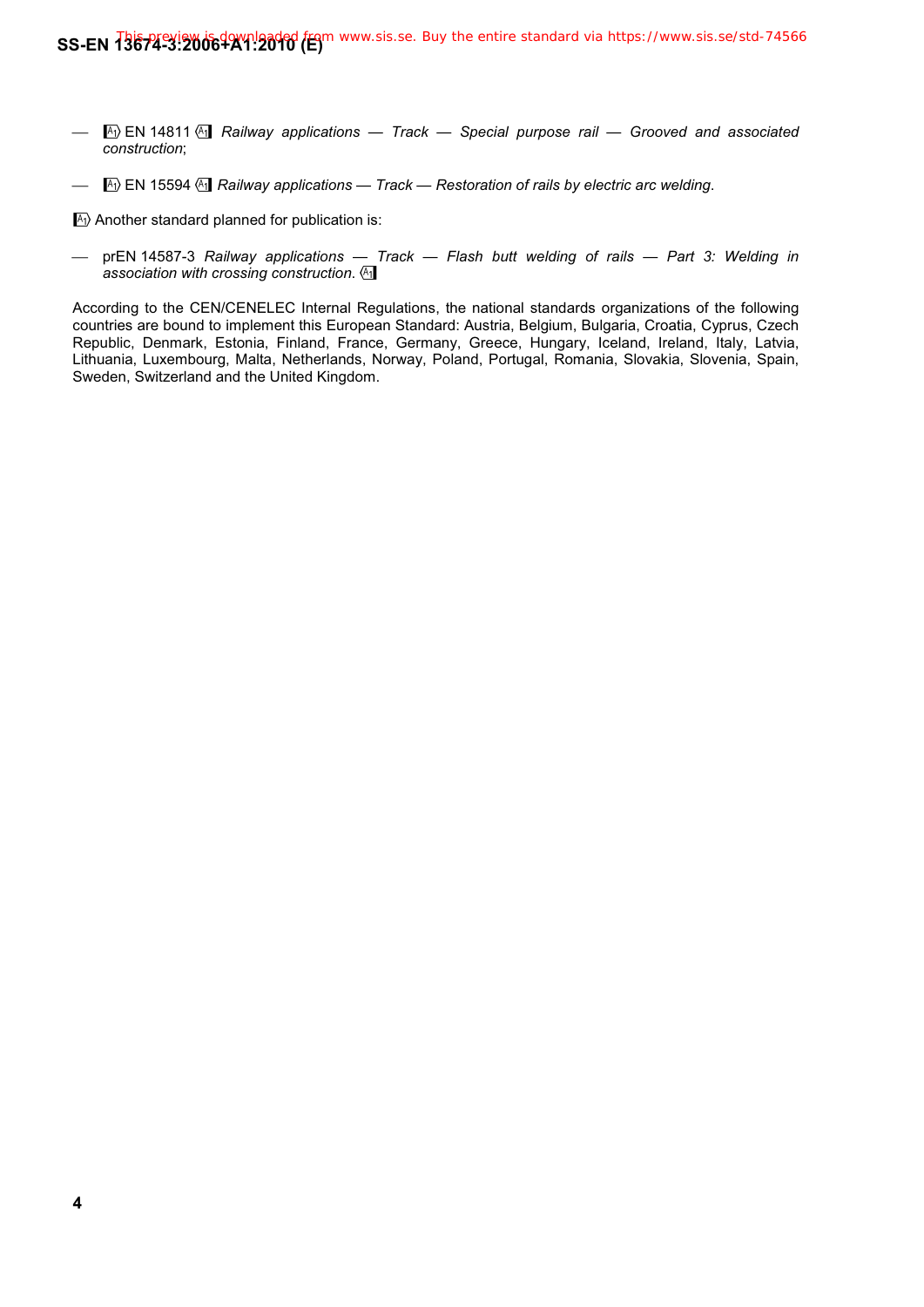**EN 13674-3:2006+A1:2010 (E)**

#### **1 Scope**

This European Standard specifies check rail profiles which have been designed for this purpose. It does not cover guard rails which are to protect vehicle, bridge, viaduct and other structures in the event of a derailment.

Three grades of steel and five rail profiles are specified.

#### **2 Normative references**

The following referenced documents are indispensable for the application of this European Standard. For dated references, only the edition cited applies. For undated references, the latest edition of the referenced document (including any amendments) applies.

EN ISO 6506-1, *Metallic materials — Brinell hardness test — Part 1: Test method (ISO 6506-1:2005)*

#### **3 Terms and definitions**

For the purposes of this document, the following terms and definitions apply.

#### **3.1**

#### **check rail**

rail laid close to the gauge face of a running rail which does not carry a railway wheel but ensures, by guidance of the wheel, the safe passage of both wheels of the axle through small radius curves, switches, crossings by not allowing the flange of either wheel to ride up over the running surface of the running rails

#### **3.2**

#### **guard rail**

non-running rail mounted either inside or outside the running rail to protect vehicle, bridge, viaduct and other structures in the event of a derailment

#### **3.3**

#### **acceptance tests**

tests carried out as part of the process and product control system, normally on a heat, sequence or tonnage basis

#### **3.4**

#### **running rail**

profile that is designed to carry a railway wheel

#### **4 Information to be supplied by the purchaser**

The purchaser shall supply the supplier with the following information when inviting tenders to supply:

- a) rail profiles (see Annex A);
- b) steel grades (see Table 1);
- c) lengths of rail.

#### **5 Steel grades**

The applicable steel grades are given in Table 1.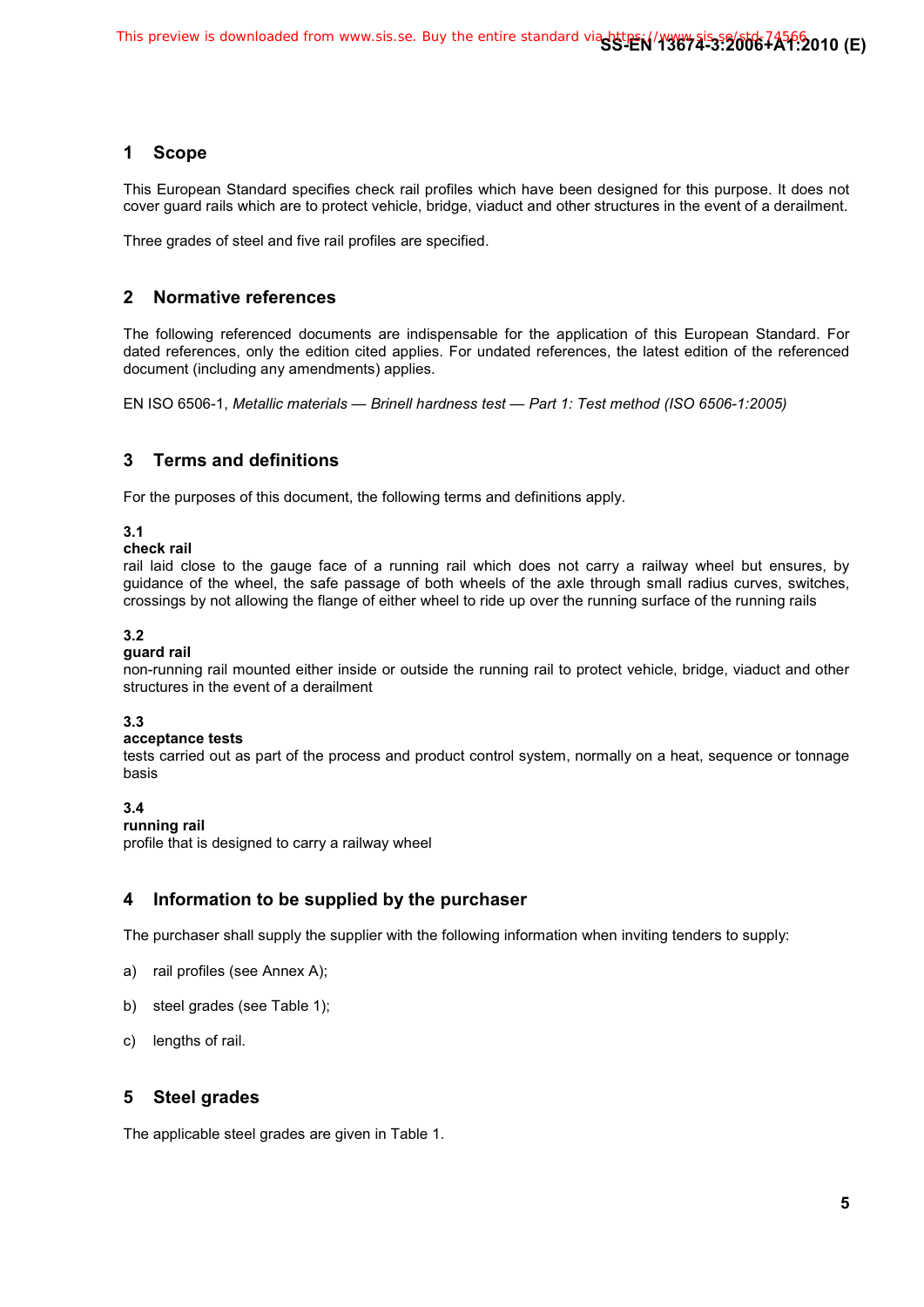The steel names and steel numbers are allocated in accordance with EN 10027-1 and EN 10027-2.

#### **Table 1 — Chemical composition and hardness**

#### $A_1$

| Steel grade                                  |                        |        | % by mass |           |                       |       |       |                 | $10^{-4}$ %<br>(ppm)<br>max. | HBW <sup>a</sup> |         |
|----------------------------------------------|------------------------|--------|-----------|-----------|-----------------------|-------|-------|-----------------|------------------------------|------------------|---------|
| <b>Steel</b><br>name                         | <b>Steel</b><br>number | Sample | C         | Si        | Mn                    | P max | S max | Cr              | v<br>max                     | н                |         |
| R <sub>200</sub>                             | 1.0521                 | Liquid | 0,40/0,60 | 0,15/0,58 | 0,70/1,20             | 0,035 | 0,035 |                 |                              | 3,5              |         |
|                                              |                        | Solid  | 0.38/0.62 | 0,13/0,60 | 0,65/1,25             | 0.040 | 0,040 |                 |                              | 3,5              | 200/240 |
| R <sub>260</sub>                             | 1.0623                 | Liquid | 0.62/0.80 | 0,15/0,58 | 0,70/1,20             | 0,025 | 0,025 | Not specified b |                              | 2,5              |         |
|                                              |                        | Solid  | 0.60/0.82 | 0,13/0,60 | 0,65/1,25             | 0.030 | 0,030 |                 |                              | 2,5              | 260/300 |
|                                              | 1.0915                 | Liquid | 0.60/0.80 | 0,50/1,10 | 0.80/1.20             | 0,020 | 0,020 | 0,80/1,20       | 0.18                         | 2,5              |         |
| <b>R320Cr</b>                                |                        | Solid  | 0.58/0.82 |           | $0,48/1,12$ 0.75/1.25 | 0,025 | 0,030 | 0,75/1,25       | 0.20                         | 2,5              | 320/360 |
| a<br>HBW: Hardness at contact surface.       |                        |        |           |           |                       |       |       |                 |                              |                  |         |
| b<br>Cr and V not to be added intentionally. |                        |        |           |           |                       |       |       |                 |                              |                  |         |

 $(A<sub>1</sub>)$ 

#### **6 Profile drawings/properties/mass**

Rail profiles, dimensions, properties and  $\overline{A_1}$  linear mass  $\overline{A_1}$  are given in Annex A, Figures A.1 to A.5. Rail transition points are also given in Annex A, Figures A.6 to A.10.

#### **7 Manufacture**

#### **7.1 Product integrity**

Rails shall be produced under a comprehensive system of factory production control, which shall ensure confidence in the conformity of the finished product. The system shall address this European Standard to ensure that the finished products consistently comply with requirements to achieve the product integrity necessary to provide assurance of product safety in track.

Manufacturers shall demonstrate continuing compliance, including documented evidence, with the factory production control system required.

Manufacturers having a factory production control system, which complies with EN ISO 9001, shall be recognised as satisfying the minimum requirements specified by this clause.

#### **7.2 Identification**

The rail shall carry an identification to show the manufacturer the number of the heat, the grade of steel and the rail profile. Cold stamping is not allowed.